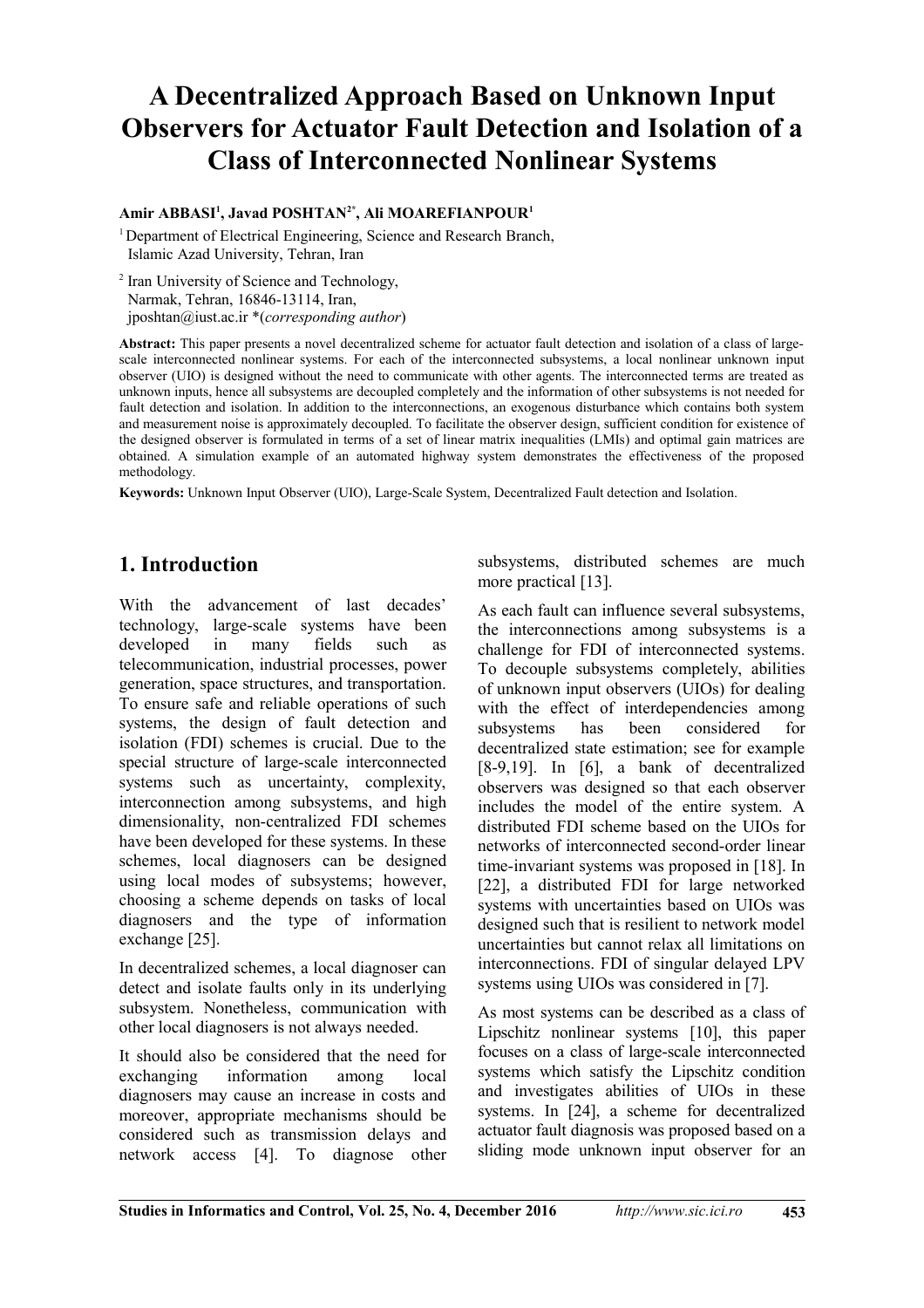automated highway system. Despite having the ability to estimate the fault, the need for the knowledge of the interconnections and fault range, computing numerous constants and coordinate transformation are the drawbacks of aforementioned method. A decentralized actuator fault detection scheme was proposed in [25] where interconnection terms are not assumed unknown and the Lipschitz condition should be satisfied. Moreover, some information of other subsystems is needed. In  $[26]$ , for an automated highway system a distributed FDI scheme was proposed with the assumption of satisfying the Lipschitz condition and exact knowledge of interconnection terms. For a local diagnoser, If FDI of other subsystems is not needed, choosing a decentralized scheme would be more proper. As a result, without the knowledge of interconnection terms, FDI can be performed. A distributed fault detection method for second-order multi-agent systems was considered in  $[20]$  under the assumption that the system has zero mean white noise sequences and faults were treated as unknown inputs using UIOs. In  $[11]$ , a distributed formation control of networked Euler–Lagrange systems was designed in which the dynamic of each agent was described by Euler-Lagrange equation and fault diagnosis was performed. Fault detection for high-order nonlinear multi-agent systems was proposed in  $[12]$ , which the unknown nonlinear functions are treated as unknown input. Here interdependencies are considered as unknown inputs and all subsystems are decoupled completely. This makes easier the fault detection and isolation and there is not any limitation on interconnections. However, there may be the noise and disturbance in the system and a special structure of UIO is needed to decouple the disturbance and interconnections simultaneously. In this regard, inspired by the UIO designed in [18] and an LMI approach in [2], a decentralized UIO is designed with the ability of decoupling the interconnections and attenuating the exogenous disturbance. The structure of UIO was defined in [3] is similar to later works (for example  $[5,14-16]$ ) despite the adding abilities of fault estimation and noise filtration. Compared to  $[5,14-16]$ , here we design UIO in decentralized form and all variables are obtained using LMI technique without the need to compute or try any constant.

The rest of the paper is organized as follows. Section 2 introduces the problem formulation and some definitions and assumptions are given in this section. Section 3 proposes a design procedure of a decentralized observer and related lemmas and theorem. A new decentralized FDI scheme based on UIOs is presented in Section 4. In Section 5, the simulation results of an automated highway system investigate the performance of the proposed scheme.

# **2. Problem Formulation**

Consider a large-scale system composed of N subsystems described by

$$
\dot{x}_i(t) = A_i x_i + B_i u_i + \Phi_i(x_i) +\n+ E_i h_i(x, u) + G_i w_i\n y_i = C_i x_i + D_i w_i \qquad i = 1, 2, ..., N
$$
\n(1)

Where  $x_i \in R^{n_i}$ ,  $u_i \in R^{m_i}$  and  $y_i \in R^{p_i}$  are respectively the states, known inputs and outputs of the *i*-th subsystem. The vector  $x = \begin{bmatrix} x_1^T & \dots & x_N^T \end{bmatrix}^T \in R^n$  is the state vector of the whole system with  $u = \begin{bmatrix} u_1^T & \dots & u_N^T \end{bmatrix}^T \in \mathbb{R}^m$ ,  $m=\sum_{i=1}^{N}$  $m_i$  and  $n=\sum_{i=1}^N$  $n_i$ . Here  $h_i(x, u) \in R^{q_i}$ represents the interconnection of the *i*-th subsystem with other subsystems and  $w_i \in R^{s_i}$ is an exogenous disturbance which contains both system and measurement noise. Matrices  $A_i$ ,  $B_i$ ,  $C_i$ ,  $D_i$ ,  $E_i$  and  $G_i$  are real and have

The following assumptions are considered in designing the observer:

a. The function  $\Phi_i(x_i)$  satisfies the Lipschitz condition, i.e.,

$$
\|\Phi_i(x_i) - \Phi_i(\hat{x}_i)\| \le \alpha_i \|x_i - \hat{x}_i\| \tag{2}
$$

Where  $\alpha_i \in R$  is a Lipschitz constant and is independent of  $x_i$ .

- b. The matrix  $C_i$  is of full row rank and the matrix  $E_i$  is of full column rank;
- c. Rank  $(C<sub>i</sub>E<sub>i</sub>)$  = Rank  $(E<sub>i</sub>)$ .

suitable dimensions.

Assumptions (b) and  $(c)$  imply that the number of unknown inputs that can be decoupled are at most as many as the outputs. We can result that for an interconnected system if we want to decouple subsystems using UIOs, the number of interactions with other subsystems should be less than or equal to the locally measured outputs.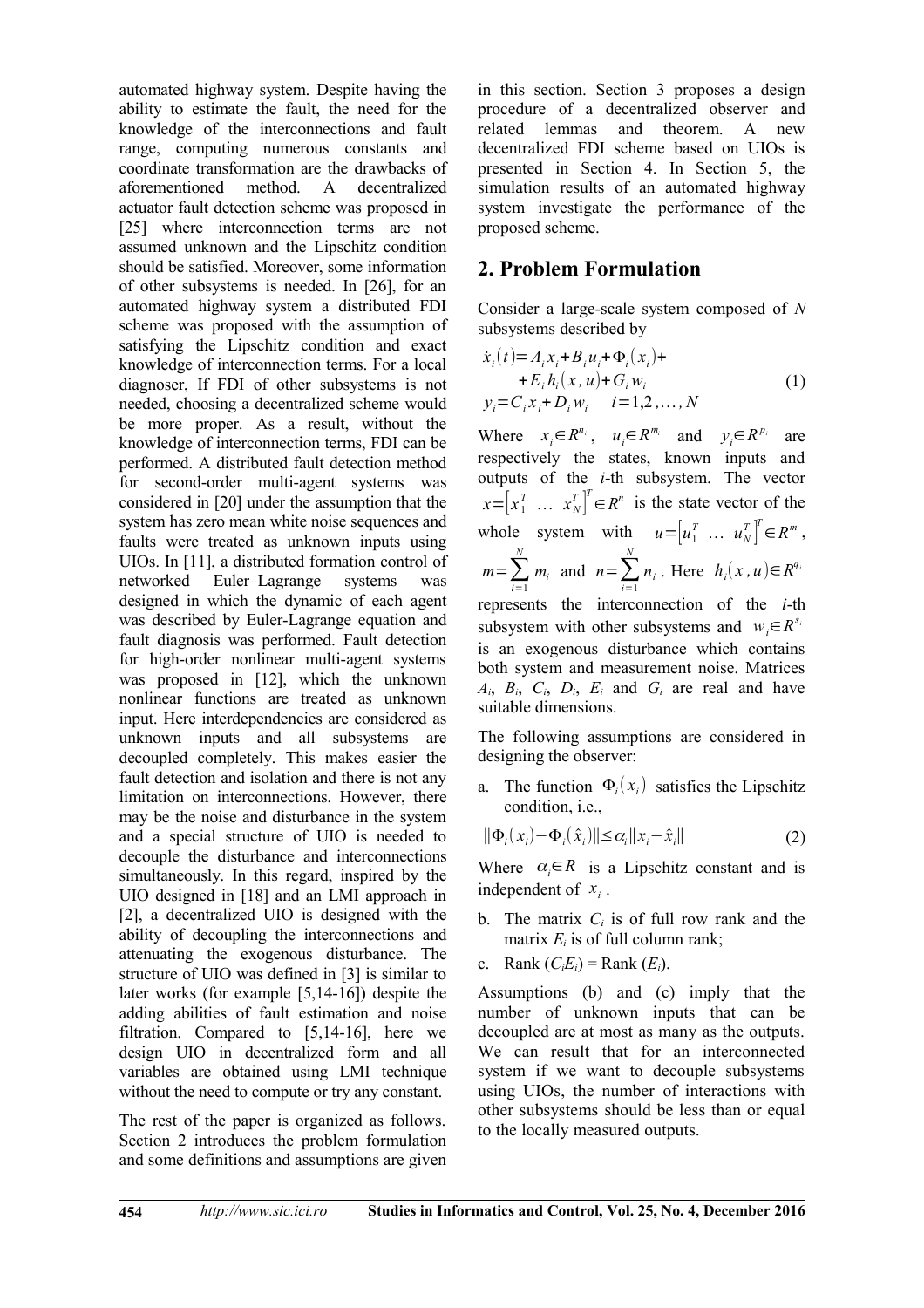### 3. Decentralized Observer Design

We propose the observer for each subsystem with the following form

$$
\dot{z}_i = N_i z_i + J_i u_i + L_i y_i + M_i \Phi_i(\hat{x}_i)
$$
  
\n
$$
\hat{x}_i = z_i - H_i y_i
$$
\n(3)

Where  $\hat{x}_i$  and  $\hat{y}_i$  are estimated state and output of the *i*-th subsystem. The matrices  $N_i$ ,  $J_i$ ,  $M_i$  and  $L_i$  are defined as

$$
N_{i} = M_{i} A_{i} = K_{i} C_{i}
$$
  
\n
$$
J_{i} = M_{i} B_{i}
$$
  
\n
$$
L_{i} = K_{i} (I_{i} + C_{i} H_{i}) - M_{i} A_{i} H_{i}
$$
  
\n
$$
M_{i} = I_{n_{i}} + H_{i} C_{i}
$$
\n(4)

 $H_i$  and  $K_i$  are chosen by the designer. The state estimation error is defined as

$$
e_i = x_i - \hat{x}_i = M_i x_i - z_i - H_i D_i w_i \tag{5}
$$

Hence the error dynamic is written as

$$
\dot{e}_i = N_i e_i + (M_i A_i - L_i C_i - N_i M_i) x_i + M_i E_i h_i + M_i (\Phi_i(x_i) - \Phi_i(\hat{x}_i)) + (M_i B_i - J_i) u_i + (M_i G_i - K_i D_i) w_i - H_i D_i w_i
$$
\n(6)

In the light of  $(4)$ , it is easy to derive

$$
M_i A_i - L_i C_i - N_i M_i = 0
$$
  
\n
$$
M_i B_i - J_i = 0
$$
\n(7)

We should have  $M_i E_i = 0$  to decouple each subsystem completely and based on (4) it becomes

$$
H_i C_i E_i = -E_i \tag{8}
$$

According to the  $(b)$  and  $(c)$  assumptions,  $(8)$ is satisfied and all possible solutions of it are as follows

$$
H_i = -E_i(C_i E_i)^+ + Y_i(I_{p_i} - (C_i E_i)(C_i E_i)^+)
$$
 (9)

Where  $(C_i E_i)^+$  is generalized inverse of  $C_i E_i$ ,  $I_{p_i}$  is an identity matrix and  $Y_i$  is an arbitrary matrix of suitable dimension [18]. For notational briefing  $U_i = -E_i(C_i E_i)^+$ and  $V_i = (I_{p_i} - (C_i E_i)(C_i E_i)^+)$  are defined, hence  $(9)$  becomes

$$
H_i = U_i + Y_i V_i \tag{10}
$$

Now  $(6)$  is converted to:

$$
\dot{e}_i = N_i e_i + M_i \left( \Phi_i(x_i) - \Phi_i(\hat{x}_i) \right) +
$$
  
+ 
$$
\left( M_i G_i - K_i D_i \right) w_i - H_i D_i \dot{w}_i
$$
 (11)

The following lemmas are useful for proof of the Theorems 1 and 2.

**Lemma 1** [23]. The matrices  $D$ ,  $F$  and  $S$  are real with appropriate dimensions and F satisfying  $F^T F \leq 1$ . Then for any scalars  $\varepsilon > 0$ and vectors  $x, y \in R^n$ , we have

$$
2xT DFSy \le \varepsilon^{-1}xTDDTx + \varepsilon yTSTSy
$$
 (12)

Lemma 2 (Schur complement) [1]. Assume  $S = \begin{bmatrix} S_{11} & S_{12} \\ * & S_{22} \end{bmatrix}$  is a symmetric matrix.  $S < 0$  is equivalent to  $S_{22}$ <0 and  $S_{11} - S_{12} S_{22}^{-1} S_{12}^T$  <0.

**Theorem 1:** Consider the system (1) with the assumptions (a), (b), (c) and  $w_i = 0$ , there exists an unknown input observer in the form of (3) if there exists matrices  $\overline{K}_i$ ,  $\overline{Y}_i$  and  $\overline{P}_i$ such that

$$
\begin{bmatrix} X_i & X_{i2} \\ X_{i2}^T & -I_{n_i} \end{bmatrix} < 0
$$
 (13)

Where the matrix elements are defined as

$$
X_i = P_i (I + U_i C_i) A_i + ((I_i + U_i C_i) A_i)^T P_i +
$$
  
+ 
$$
\overline{Y}_i (V_i C_i A_i) + (V_i C_i A_i)^T \overline{Y}_i^T -
$$
  
- 
$$
\overline{K}_i C_i - C_i^T \overline{K}_i^T + \alpha_i I_{n_i}
$$
 (14)

$$
X_{i2} = \sqrt{\alpha_i} \left( P_i \left( I + U_i C_i \right) + \overline{Y}_i \left( V_i C_i \right) \right) \tag{15}
$$

$$
\overline{K}_i = P_i K_i \tag{16}
$$

$$
\overline{Y}_i = P_i Y_i \tag{17}
$$

**Proof.** Consider the following Lyapunov  $V_i(t) = e_i^T(t) P_i e_i(t)$ , function of differentiating this function with respect to time and following from  $(11)$  and  $(2)$  one has

$$
V_{i} = e_{i}^{T} N_{i}^{T} P_{i} + P_{i} N_{i} e_{i} +
$$
  
+2e\_{i}^{T} P\_{i} M\_{i} (\Phi\_{i} (x\_{i}) - \Phi\_{i} (\hat{x}\_{i})) \le  
\n
$$
\le e_{i}^{T} N_{i}^{T} P_{i} + P_{i} N_{i} e_{i} +
$$
  
+2||e\_{i}^{T} P\_{i} M\_{i}|| ||\Phi\_{i} (x\_{i}) - \Phi\_{i} (\hat{x}\_{i})|| \le  
\n
$$
\le e_{i}^{T} N_{i}^{T} P_{i} + P_{i} N_{i} e_{i} + 2||e_{i}^{T} P_{i} M_{i}|| \alpha_{i} ||e_{i}||
$$
\n(18)

We can continue the inequality in (18) using Lemma 1 as follows

$$
\dot{V}_{i} \leq e_{i}^{T} N_{i}^{T} P_{i} + P_{i} N_{i} e_{i} + \alpha_{i} \left\| e_{i}^{T} P_{i} M_{i} \right\|^{2} + \left\| e_{i} \right\|^{2} \right\}
$$
\n
$$
= e_{i}^{T} \left( N_{i}^{T} P_{i} + P_{i} N_{i} + \alpha_{i} P_{i} M_{i} M_{i}^{T} P_{i} + \alpha_{i} I_{n} \right) e_{i} \tag{19}
$$

The following inequality relation should hold to satisfy the Lyapunov stability criteria

$$
N_i^T P_i + P_i N_i + \alpha_i P_i M_i M_i^T P_i + \alpha_i I_{n_i} < 0 \qquad (20)
$$

If  $(20)$  is satisfied,  $e(t)$  tends to zero asymptotically for any initial value of  $e(0)$ . To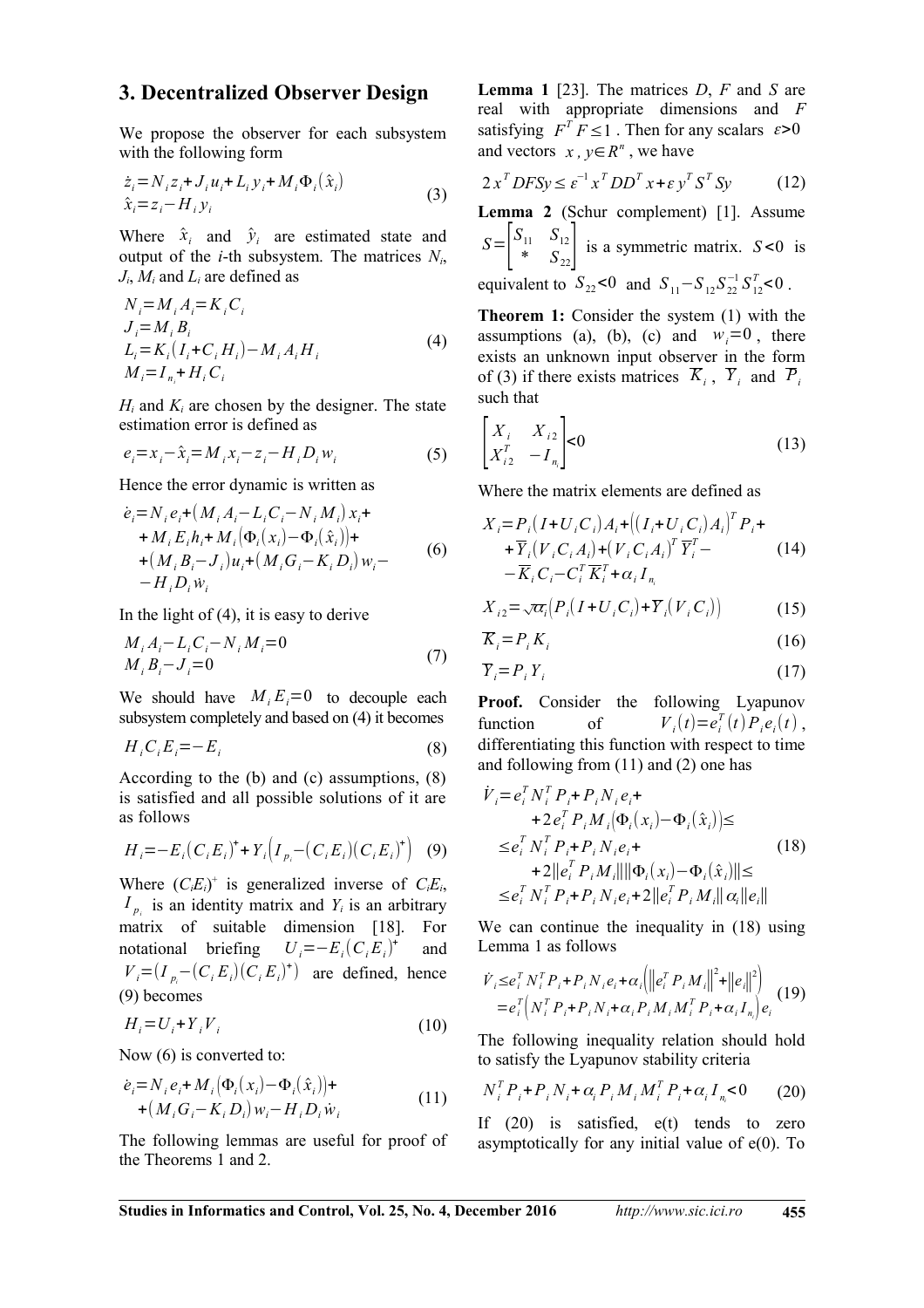convert (20) into a linear matrix inequality, we substitute  $(4)$  and  $(10)$  in to  $(20)$  to get

$$
P_{i}(I_{i}+U_{i}C_{i})A_{i}+(I_{i}+U_{i}C_{i})A_{i})^{T}P_{i}+
$$
  
+
$$
P_{i}Y_{i}V_{i}C_{i}A_{i}+V_{i}^{T}C_{i}^{T}A_{i}^{T}Y_{i}^{T}P_{i}-
$$
  

$$
-P_{i}K_{i}C_{i}-C_{i}^{T}K_{i}^{T}P_{i}+
$$
  
+
$$
\alpha_{i}[P_{i}(I_{i}+U_{i}C_{i})+PY_{i}V_{i}C_{i}]
$$
  

$$
(P_{i}(I_{i}+U_{i}C_{i})+P_{i}Y_{i}V_{i}C_{i})^{T}+\alpha_{i}I_{n_{i}}<0
$$
 (21)

For converting to an LMI contains  $Y_i$ ,  $K_i$  and  $P_i$ , the terms  $P_i \underline{Y_i}$  and  $P_i K_i$  are nonlinear, so we substitute  $\overline{K}_i = P_i K_i$  and  $\overline{Y}_i = P_i Y_i$  in  $(21)$  to get

$$
\begin{array}{l}\n\left( (I_{i} + U_{i} C_{i}) A_{i} \right)^{T} P_{i} + P_{i} (I_{i} + U_{i} C_{i}) A_{i} + \\
+ (V_{i} C_{i} A_{i})^{T} \overline{Y}_{i}^{T} + \overline{Y}_{i} (V_{i} C_{i} A_{i}) - C_{i} \overline{K}_{i}^{T} - \\
- \overline{K}_{i} C_{i} + \alpha_{i} (P_{i} (I_{i} + U_{i} C_{i}) + \overline{Y}_{i} (V_{i} C_{i})) \\
\left( P_{i} (I_{i} + U_{i} C_{i}) + \overline{Y}_{i} (V_{i} C_{i}) \right)^{T} + \alpha_{i} I_{n} < 0\n\end{array} \tag{22}
$$

Based on Lemma 2,  $(22)$  is convertible to an LMI by the following form

$$
\begin{bmatrix} X_i & X_{i2} \\ X_{i2}^T - I_{n_i} \end{bmatrix} \leq 0 \tag{23}
$$

where the matrix elements are as Theorem 1 and this completes the proof.

The following theorem gives a sufficient condition for (11) to be stable for  $w_i = 0$  and  $||e_i||_2 \le \mu_i ||w_i||_2$  for  $w_i \ne 0$ .

Theorem 2. Consider the system (1) under assumptions (a), (b), (c) together with the nonlinear observer (3). There exist matrices  $K_i$ ,  $Y_i$ ,  $P_i$  and disturbance tuning parameter  $\mu_i>0$  such that the state estimation error (11) produced by the observer (3) tends to zero asymptotically for  $w_i = 0$  and  $||e_i||_2 < \sqrt{\mu_i}||w_i||_2$ for  $w_i \neq 0$  if the following LMI optimization problem has a feasible solution:

$$
min(\mu_i)
$$
, s.t.

$$
\begin{bmatrix} X_i & X_{i2} & \Omega_{i1} & \Omega_{i2} \\ X_{i2}^T - I_{n_i} & 0 & 0 \\ \Omega_{i1}^T & 0 & -\mu_i I_{n_i} & 0 \\ \Omega_{i2}^T & 0 & 0 & -\mu_i I_{n_i} \end{bmatrix} < 0
$$
 (24)

where the matrix elements are defined as

$$
X_{i} = P_{i} (I_{n_{i}} + U_{i} C_{i}) A_{i} +
$$
  
+ 
$$
((I_{n_{i}} + U_{i} C_{i}) A_{i})^{T} P_{i} + \overline{Y}_{i} (V_{i} C_{i} A_{i}) +
$$
  
+ 
$$
(V_{i} C_{i} A_{i})^{T} \overline{Y}_{i}^{T} - \overline{K}_{i} C_{i} - C_{i}^{T} \overline{K}_{i}^{T} + \alpha_{i} I_{n_{i}} + I_{n_{i}}
$$
(25)

$$
X_{i2} = \sqrt{\alpha_i} \Big( P_i \big( I_{n_i} + U_i C_i \big) + \overline{Y}_i \big( V_i C_i \big) \Big) \tag{26}
$$

$$
\frac{\overline{K}_i = P_i K_i}{\overline{Y}_i = P_i Y_i}
$$
\n(27)

$$
\Omega_{i1} = P_{i} G_{i} + P_{i} U_{i} C_{i} G_{i} + \overline{Y}_{i} V_{i} C_{i} G_{i} - \overline{K}_{i} D_{i} (28)
$$

$$
\Omega_{i2} = -P_i U_i D_i - \overline{Y}_i V_i D_i \tag{29}
$$

**Proof.** From Theorem 1, we know that the state estimation error is asymptotically stable if  $w_i = 0$ . For  $w_i \neq 0$  consider the following Lyapunov function of  $V_i(t) = e_i^T(t) P_i e_i(t)$ , differentiating this function with respect to time and following from  $(11)$ ,  $(2)$  and Lemma 1 one has

$$
\dot{V}_{i} = e_{i}^{T} N_{i}^{T} P_{i} + P_{i} N_{i} e_{i} +\n+2 e_{i}^{T} P_{i} M_{i} (\Phi_{i} (x_{i}, t) - \Phi_{i} (\hat{x}_{i}, t)) +\n+2 e_{i}^{T} P_{i} (M_{i} G_{i} - K_{i} D_{i}) w_{i} -\n-2 e_{i}^{T} P_{i} H_{i} D_{i} \dot{w}_{i} \le\n\le e_{i}^{T} N_{i}^{T} P_{i} + P_{i} N_{i} e_{i} +\n+2 \| e_{i}^{T} P_{i} M_{i} \| \| \Phi_{i} (x_{i}, t) - \Phi_{i} (\hat{x}_{i}, t) \| +\n+2 e_{i}^{T} P_{i} (M_{i} G_{i} - K_{i} D_{i}) w_{i} -\n-2 e_{i}^{T} P_{i} H_{i} D_{i} \dot{w}_{i} \le\n\le e_{i}^{T} N_{i}^{T} P_{i} + P_{i} N_{i} e_{i} +\n+2 \| e_{i}^{T} P_{i} M_{i} \| \alpha_{i} \| e_{i} \| +\n+2 e_{i}^{T} P_{i} (M_{i} G_{i} - K_{i} D_{i}) w_{i} -\n-2 e_{i}^{T} P_{i} H_{i} D_{i} \dot{w}_{i}
$$

We can continue the inequality in (30) using Lemma 1 as follows

$$
\dot{V}_{i} \leq e_{i}^{T} N_{i}^{T} P_{i} + P_{i} N_{i} e_{i} +
$$
\n
$$
+ \alpha_{i} (\left\| e_{i}^{T} P_{i} M_{i} \right\|^{2} + \left\| e_{i} \right\|^{2}) +
$$
\n
$$
+ 2 e_{i}^{T} P_{i} (M_{i} G_{i} - K_{i} D_{i}) w_{i} -
$$
\n
$$
- 2 e_{i}^{T} P_{i} H_{i} D_{i} w_{i} =
$$
\n
$$
= e_{i}^{T} \left( N_{i}^{T} P_{i} + P_{i} N_{i} + \alpha_{i} P_{i} M_{i} M_{i}^{T} P_{i} + \alpha_{i} I_{n} \right) e_{i} +
$$
\n
$$
+ 2 e_{i}^{T} P_{i} (M_{i} G_{i} - K_{i} D_{i}) w_{i} -
$$
\n
$$
- 2 e_{i}^{T} P_{i} H_{i} D_{i} w_{i}
$$
\n(31)

Letting

$$
J_{i} = \int_{0}^{\infty} \left( e_{i}^{T} e_{i} - \mu_{i} w_{d_{i}}^{T} w_{d_{i}} + \dot{V}_{i}(e) \right) dt -
$$
  
 
$$
- \int_{0}^{\infty} \dot{V}_{i}(e) dt
$$
 (32)

Where  $w_{d_i} = \begin{vmatrix} w_i \\ \dot{w}_i \end{vmatrix}$  and from (31) we can conclude (33):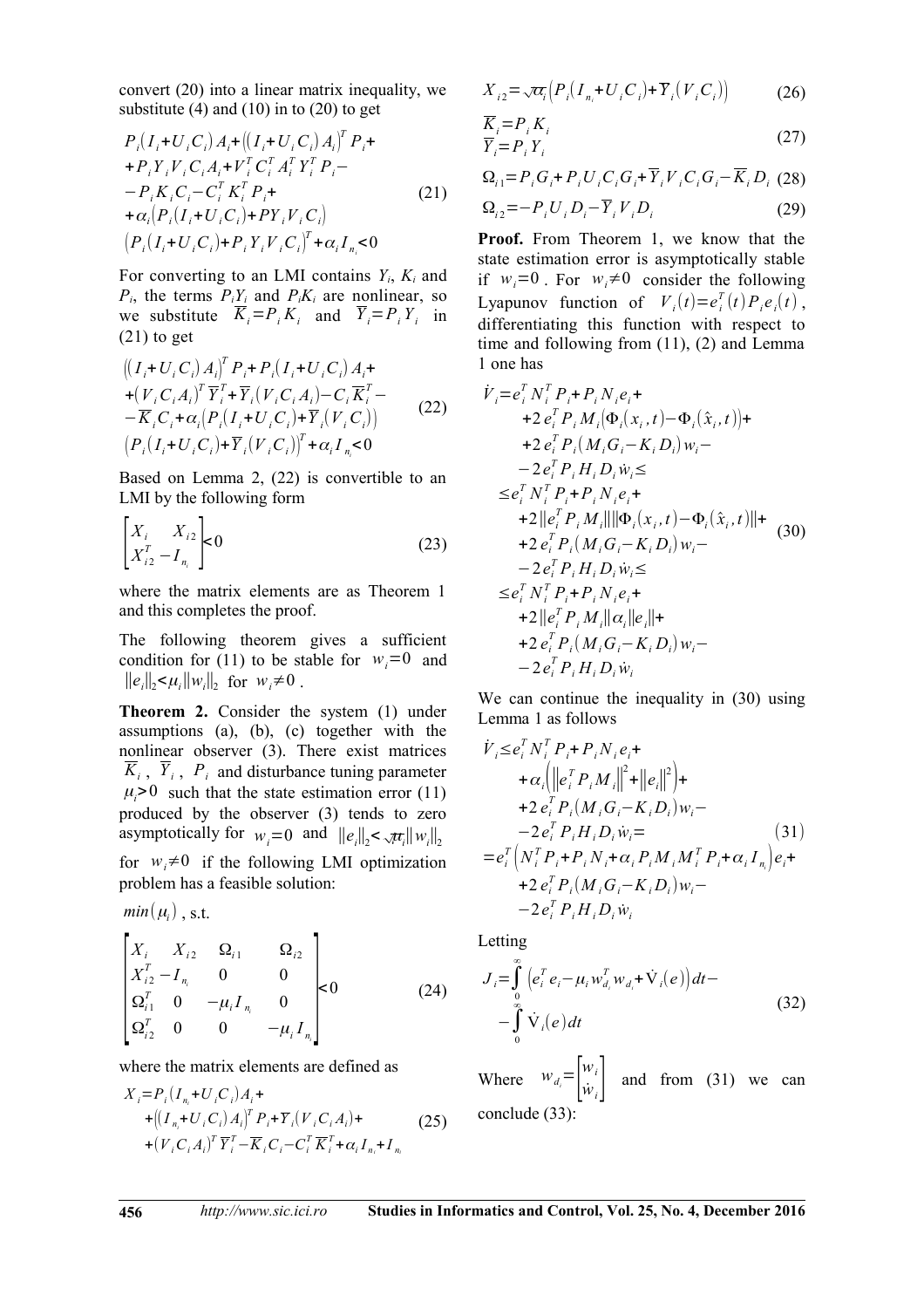$$
J_i = \int_0^\infty \left[ e_i \quad w_i \quad \dot{w}_i \right] \Psi_i \begin{bmatrix} e_i \\ w_i \\ \dot{w}_i \end{bmatrix} dt - \int_0^\infty \dot{V}_i(e) dt \quad (33)
$$

where

$$
\Psi_{i} = \begin{bmatrix} \Sigma & P_{i}(M_{i}G_{i} - K_{i}D_{i}) & -P_{i}H_{i}D_{i} \\ * & -\mu_{i}I_{n_{i}} & 0 \\ * & 0 & -\mu_{i}I_{n_{i}} \end{bmatrix}
$$
 (34)

$$
\Sigma = N_i^T P_i + P_i N_i + \alpha_i P_i M_i M_i^T P_i +
$$
  
+ 
$$
(\alpha_i + 1) I_{n_i}
$$
 (35)

According to the Lemma 2 and substituting (4) and  $(10)$  in to  $(34)$ , the inequality  $(24)$  implies  $\Psi_{i}$ <0. Under zero initial condition we have  $\int \dot{V}_i(e)d=V_i(e)$  > 0. Therefore, from (33), one has  $J_i < 0$ , indicating  $||e_i||_2 < \sqrt{\mu_i}||w_i||_2$ . This completes the proof.

# 4. Decentralized Fault Detection and Isolation

While the actuator fault occurs in the  $i$ -th input, the system described in (1) changes as the following form

$$
\dot{x}_i(t) = A_i x_i + B_i \left( u_i + f_i(u_i) \right) + \Phi_i(x_i) +\n+ E_i h_i \left( f(u), x, u \right) + G_i w_i \n y_i = C_i x_i + D_i w_i \quad i = 1, 2, ... N
$$
\n(36)

The unknown function  $f_i(u_i(t))$  represents the actuator fault in the *i*-th subsystem. The residual for each subsystem is defined as

$$
r_i(t) = y_i(t) - \hat{y}_i(t) = y_i(t) - C \hat{x}_i(t)
$$
 (37)

Since an UIO can estimate the states without considering of the unknown inputs, it is obvious that the residual  $r_i(t)$  remains within a small boundary, known as threshold value  $(T)$ , if there is no fault. Otherwise, the residual crosses the threshold value. We can conclude that for each subsystem, if the Euclidean norm of the residual is higher than the threshold value ( $||r_i(t)|| > T_i$ ), the fault has occurred. The magnitude of the threshold value depends on disturbances, uncertainties, noises and inputs. In addition to the fault, the exogenous disturbance can cause nonzero residual. According to the Theorem 2, as state estimation error satisfies  $||e_i||_2 < \sqrt{\mu_i}||w_i||_2$ ,  $SO<sub>2</sub>$  $if$  $||e||_2 > \mu$ ,  $||w||_2$  we can conclude a fault has

occurred. Hence when  $w_i \neq 0$  a threshold shall be defined such that

$$
T_i \geq \sqrt{\mu_i} \|w_i\|_2 \tag{38}
$$

Occurrence of the fault changes (11) as the following form

$$
\dot{e}_i = N_i e_i + M_i (\Phi_i(x_i) - \Phi_i(\hat{x}_i)) +
$$
  
+  $(M_i G_i - K_i D_i) w_i -$   
-  $H_i D_i w_i + M_i B_i f_i(u_i)$  (39)

While the fault occurs, if  $M_iB_i$  is nonzero the residual signal will be nonzero. It can be concluded from (4) to satisfy this condition we should have

$$
H_i C_i B_i \neq -B_i \tag{40}
$$

All possible solutions of  $(40)$  can be written as

$$
H_{i} \neq -B_{i}(C_{i}B_{i})^{+} + Y_{i}(I_{p_{i}} - (C_{i}B_{i})(C_{i}B_{i})^{+})
$$
 (41)

Unfortunately the sufficient condition for satisfying (41) cannot be specified exactly due to lack of specific ways for calculating the value of  $Y_i$ . We can define  $Y_i$  inside the LMI to get a value that is very proper for the purpose of state estimation; however (41) may not be satisfied. Hence, in this case we can try other methods to define  $Y_i$  (for example [18]) which lead to the satisfying results.

When the function  $h_i(f(u), x, u)$  is decoupled completely, the observer of each subsystem is influenced by its own actuator fault. On the other hand, in (36) only the term  $f_i(u_i)$  has effect on the *i*-th subsystem. As all subsystems are decoupled completely and interconnections have not any effect, each actuator fault affects only its corresponding subsystem and therefore the fault of each subsystem is isolated.

## 5. Example

With the expansion of the traffic problem, automated highway systems have attracted a lot of attention. It can reduce the number of driving accidents by decreasing human errors. In designing such systems, reliability and safety are most important, and therefore designing FDI for the automated highway system is necessary.

According to [21], the longitudinal dynamics of a vehicle-following system to maintain an appropriate forward velocity and safe distance is described by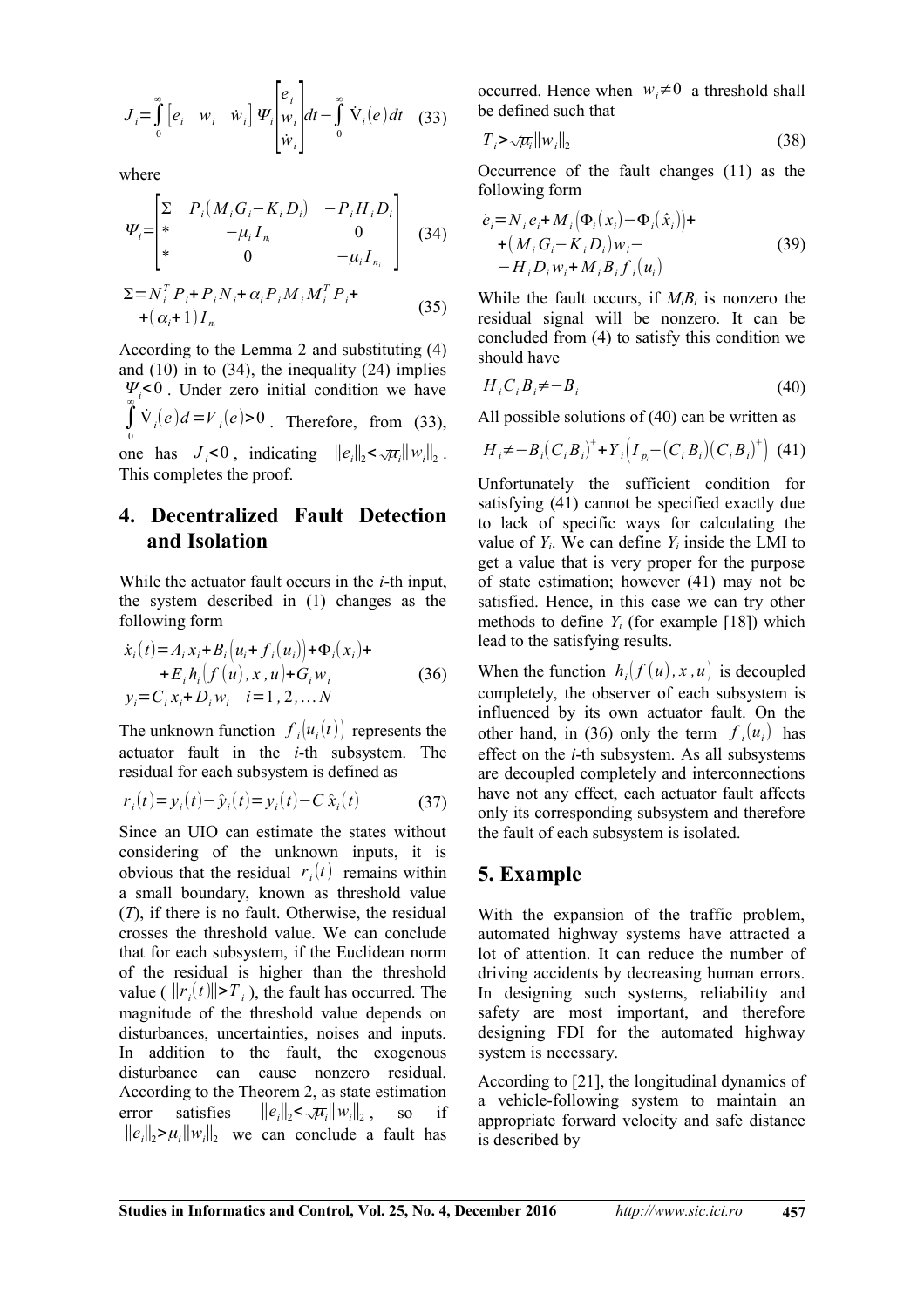$$
\dot{\Psi}_i = v_i - v_{(i-1)} \n\dot{v}_i = \frac{1}{m_i} \left( -A_{i\rho} v_i^2 - d_i + \zeta_i \right) \n\dot{\zeta}_i = \frac{1}{\tau_i} \left( -\zeta_i + u_i \right) \n y_i = \left[ \frac{\Psi_i + \rho_c v_i}{\zeta_i} \right]
$$
\n(42)

Where  $\Psi_i$  is the distance between the *i*-th and the  $(i-1)$  -th vehicle,  $v_i$  is the velocity of *i*-th vehicle,  $\zeta_i$  is the braking/driving force applied to the longitudinal dynamics of the  $i$ th vehicle,  $m_i$  is the mass of the *i*-th vehicle,  $A_{i\rho}$  is the aerodynamic drag,  $\rho_c$  is a positive constant,  $d_i$  is the constant frictional force and  $\tau_i$  is the engine/brake time constant. The control input is  $u_i$  where  $u_i > 0$  describes a throttle input and  $u_i < 0$  describes a brake input and  $y_i$  is output of the *i*-th vehicle. As the local diagnosers (UIOs) are decoupled completely, the number of vehicles does not matter. Here we assume there are three vehicles and the values are as follows

$$
m_i = 1300 kg,\nA_{i\rho} = 0.3 Ns^2/m^2,\nd_i = 100 N,\n\tau_i = 0.2 s,\n\rho_c = 0.4,\nV_0 = 10 m/s
$$
\n(43)

The system states are  $x_{i1} = \Psi_i$ ,  $x_{i2} = v_i$  and  $x_{i3} = \xi_{i}$  for  $i = 1, 2, 3$ . Based on the numerical values of model parameters, the system is described as follows:

$$
\dot{x}_{i} = \begin{bmatrix} 0 & 0 & 1 \\ 0 & 1 & \frac{1}{1300} \\ 0 & 0 & -5 \end{bmatrix} x_{i} + \begin{bmatrix} 0 \\ -\frac{1}{13} - \frac{0.3}{1300} x_{i2}^{2} \\ 5 u_{i} \end{bmatrix} + \begin{bmatrix} 0 \\ 0 \\ 0 \\ 5 \end{bmatrix} f_{i}(u_{i}, t) - \begin{bmatrix} x_{(i-1)2} \\ 0 \\ 0 \end{bmatrix}
$$
\n
$$
y_{i} = \begin{bmatrix} 1 & 0.4 & 0 \\ 0 & 0 & 1 \end{bmatrix} x_{i} \qquad i = 1, 2, 3 \qquad (45)
$$

In (44),  $x_{(i-1)2}$  represents the second state (velocity) of previous vehicle. The system matrices in the form of  $(1)$  are as follows

$$
A_{i} = \begin{bmatrix} 0 & 0 & 1 \\ 0 & 1 & \frac{1}{1300} \\ 0 & 0 & -5 \end{bmatrix}, B_{i} = \begin{bmatrix} 0 \\ 0 \\ 5 \end{bmatrix}
$$
  
\n
$$
E_{i} = \begin{bmatrix} \frac{1}{1300} \\ 0 \\ 0 \\ 0 \end{bmatrix}, \Phi_{i} = \begin{bmatrix} 0 \\ -\frac{1}{13} - \frac{0.3}{1300} x_{i2}^{2} \\ 0 \\ 0 \end{bmatrix}
$$
 (46)  
\n
$$
h_{i} = x_{(i-1)2}
$$

The Lipschitz constant according to [10] is  $\alpha$ =0.0069. Using Matlab LMI toolbox, the minimum value of the disturbance tuning parameter for each subsystem is obtained as  $\mu_i = 0.0282$ . The exogenous disturbance is supposed to be  $w_i = \sin(10 t)$ , hence in the light of (38) the fixed threshold value is calculated as  $T_i = .1679$ . In addition, we consider  $G_i = I_{3 \times 1}$  and  $D_i = I_{2 \times 1}$ . After solving the LMI defined in the Theorem 2, the obtained gain matrices for UIO are as follows

 $\mathbf{r}$ 

$$
H_{i} = \begin{bmatrix} -1 & 1 \\ 0 & 0 \\ 0 & 0 \end{bmatrix}
$$
  
\n
$$
K_{i} = \begin{bmatrix} 2.74 & -2.14 \\ 0.74 & 0.25 \\ 2.54 & -1.54 \end{bmatrix}
$$
  
\n
$$
L_{i} = \begin{bmatrix} 0 & 0.6 \\ 0 & 1 \\ 0 & 1 \end{bmatrix}
$$
 (47)

As the fault only has the effect on the third state and the value of this state is available. here we define the residual **as**  $r_{i3}(t) = x_{i3}(t) - \hat{x}_{i3}(t)$ . Figure 1 shows the effect of an actuator fault without any disturbance on the first vehicle. In this figure, the third state (braking/driving force) of three vehicles on which the fault can affect it, have been depicted. As expected the fault only influences the first vehicle while for the other vehicles the corresponding residual signals are zero.

Figure 2 shows the effect of an actuator fault on the second vehicle in the presence of the exogenous disturbance. As indicated in this figure, residual signals of first and third vehicles do not show any fault and only a bit of disturbance has been influenced.

Finally, three different actuator faults are applied to the three vehicles, and the results are depicted in Figure 3. As it is observed from this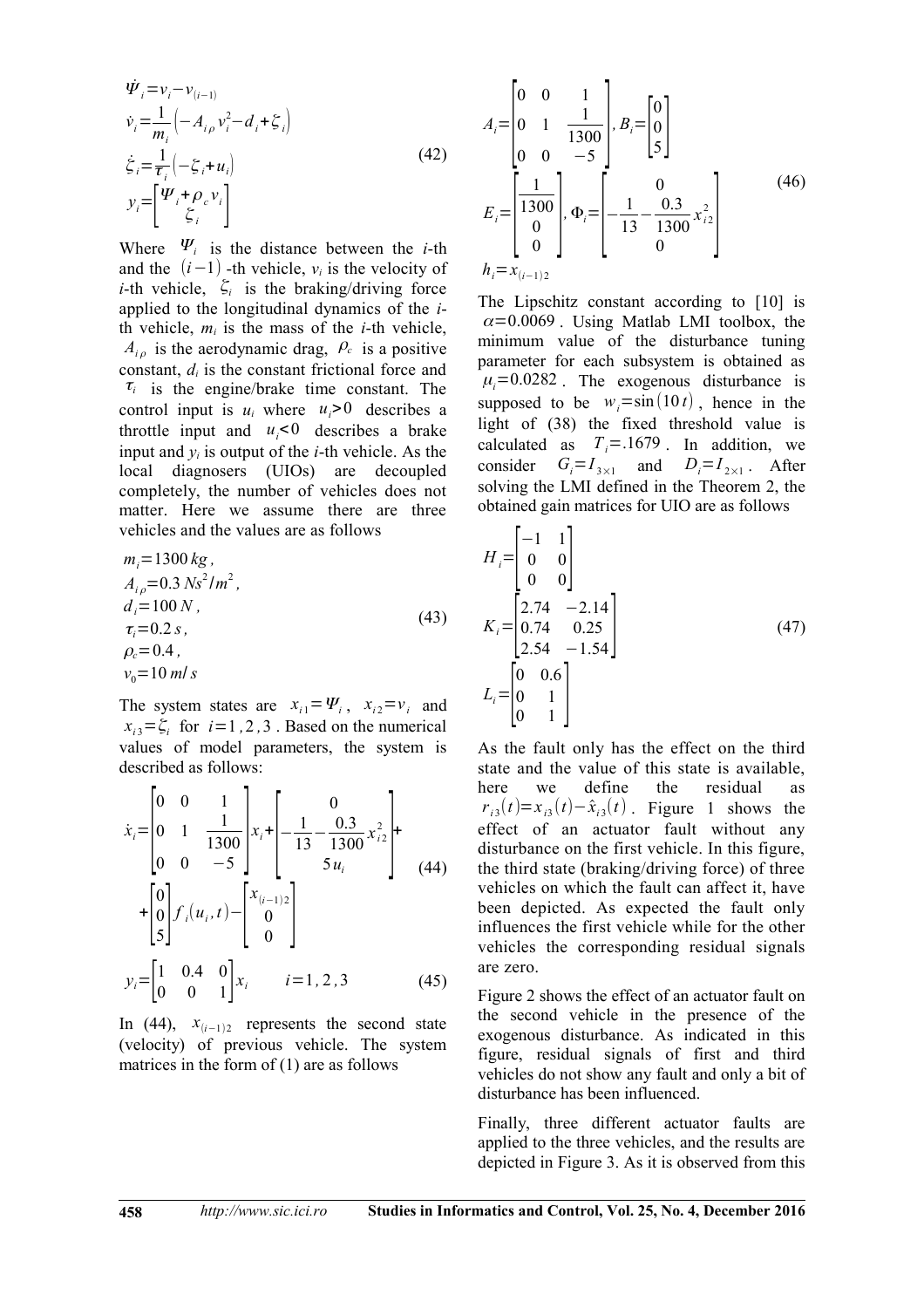

Figure 1. Actuator fault on the first vehicle; solid: fault signal, dashed: residual.



Figure 2. Actuator fault on the second vehicle in the presence of the disturbance; solid: fault signal, dashed: residual.

figure, three residual signals are good representative of fault despite the presence of disturbance.



**Figure 3.** Simultaneous fault on the three cars in the presence of the exogenous disturbance; solid: fault signal, dashed: residual.

# **6. Conclusion**

A novel decentralized approach for fault detection and isolation of a class of nonlinear large-scale systems is presented. Capabilities of unknown input observers have been investigated to decouple subsystems for achieving FDI of large-scale interconnected systems. A decentralized unknown input observer using LMI technique has been designed such that both the interconnection and exogenous disturbance can be decoupled. A simulation has been applied to an automated highway system subject to the disturbance shows the simplicity and effectiveness of the proposed methodology for decentralized FDI.

#### **Acknowledgments**

The authors thank Dr Batool Labibi of the Toronto University for her constructive viewpoints.

### **REFERENCES**

- 1. BOYD, S. P., L. EL GHAOUI, E. FERON, V. BALAKRISHNAN, V., Linear Matrix **Inequalities in System and Control Theory** SIAM: Philadelphia, 1994.
- 2. CHEN, W., M. SAIF, Unknown Input **Observer Design for a Class of Nonlinear Systems: an LMI Approach, Proc. IEEE** Am. Ctrl. Conf., 2006, pp. 834-839.
- 3. DAROUACH, M., M. ZASADZINSKI, S. [.iXU, i**Full-order Observers for Linear Systems with Unknown Inputs, IEEE** Trans. Aut. Ctrl., 39(3), 1994, pp. 606-609.
- 4. DAVOODI, M. R., K. KHORASANI, H. A. TALEBI, H. R. MOMENI, Distributed **Fault Detection and Isolation Filter Design for a Network of Heterogeneous Multiagent Systems, IEEE Trans. Ctrl.** Syst. Tech., 22(3), 2014, pp. 1061-1069.
- 5. DELSHAD, S. S., A. JOHANSSON, M. DAROUACH, T. GUSTAFSSON, Robust **State Estimation and Unknown Inputs Reconstruction for a Class of Nonlinear Systems: Multiobjective Approach,** Automatica, 64, 2016, pp. 1-7.
- 6. DING, S. X., P. ZHANG, C. CHIHAIA, W. LI, Y. WANG, E. L. DING, Advanced Design **Scheme for Fault Tolerant Distributed**